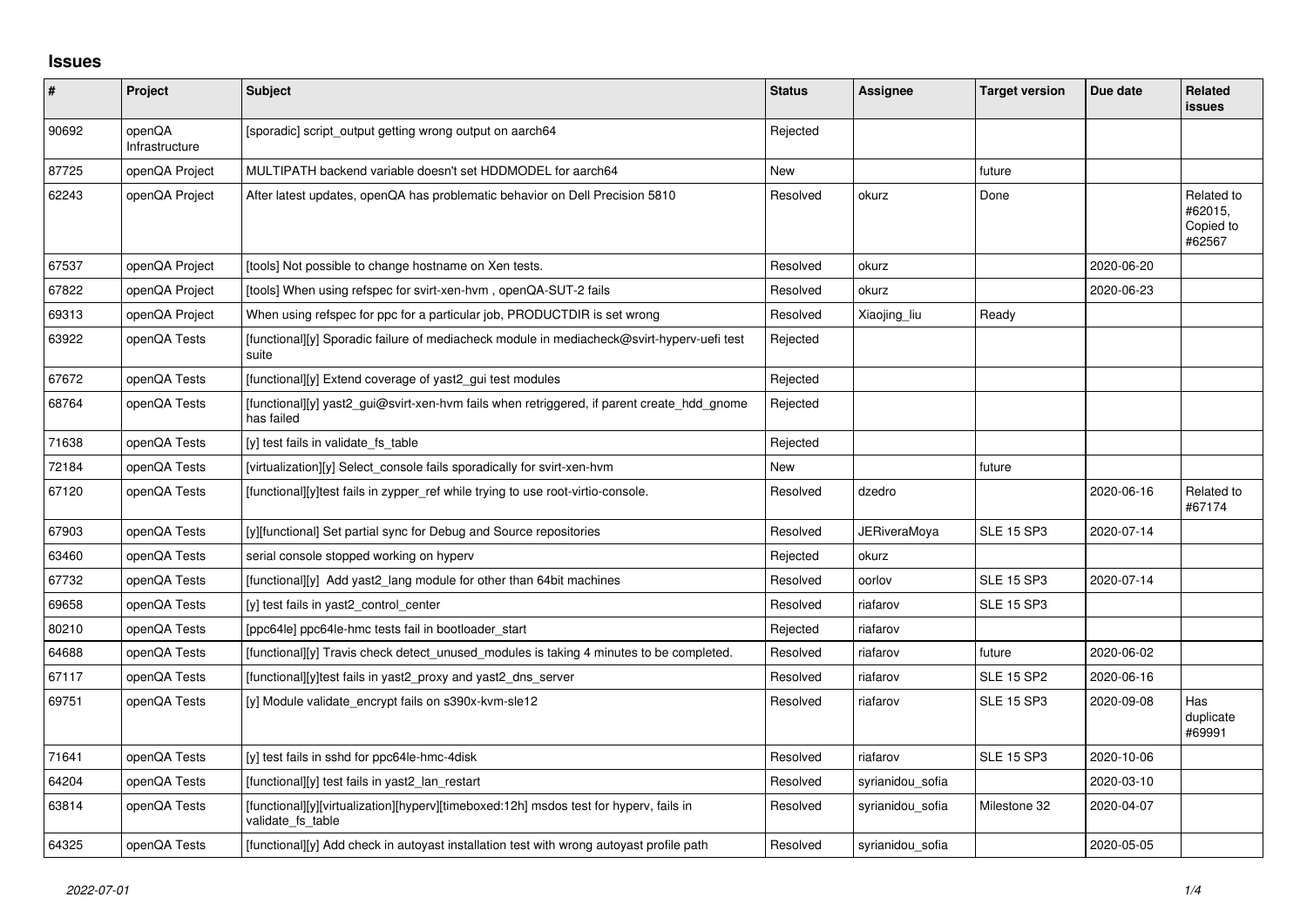| $\vert$ # | Project      | <b>Subject</b>                                                                             | <b>Status</b> | <b>Assignee</b>  | <b>Target version</b> | Due date   | <b>Related</b><br><b>issues</b>                                                                    |
|-----------|--------------|--------------------------------------------------------------------------------------------|---------------|------------------|-----------------------|------------|----------------------------------------------------------------------------------------------------|
| 64466     | openQA Tests | [functional][y][hyper-v][timeboxed:16h] test fails in shutdown                             | Resolved      | syrianidou_sofia | Milestone 35+         | 2020-05-19 |                                                                                                    |
| 71653     | openQA Tests | [y][timeboxed:20h] Investigate sporadic failure in prepare_test_data                       | Resolved      | syrianidou_sofia | <b>SLE 15 SP3</b>     | 2020-10-06 |                                                                                                    |
| 69754     | openQA Tests | [y][u] tests fail in bootloader_start for ppc64le - PowerVM workers not available          | Resolved      | szarate          | <b>SLE 15 SP3</b>     |            | Related to<br>#69406,<br>Related to<br>#68980,<br>Related to<br>#68977, Has<br>duplicate<br>#70474 |
| 67534     | openQA Tests | [functional][y] Change yast2_lan hostname validation                                       | Resolved      | ybonatakis       | <b>SLE 15 SP2</b>     | 2020-06-30 |                                                                                                    |
| 67078     | qe-yast      | [functional][y] Implement workaround for shutdown failure on Hyper-V.                      | <b>New</b>    |                  | Current               |            |                                                                                                    |
| 67669     | qe-yast      | [y] Enable yast2 lan restart bond module for s390x                                         | New           |                  | future                |            |                                                                                                    |
| 73093     | qe-yast      | [y] test fails in installation                                                             | Rejected      |                  |                       |            |                                                                                                    |
| 80474     | qe-yast      | Implement check for emergency shell in case bootloader is stuck                            | New           |                  | future                |            |                                                                                                    |
| 89494     | qe-yast      | Validate editing partition for mount_by options                                            | New           |                  | future                |            |                                                                                                    |
| 90350     | qe-yast      | Add yast2_system_settings for ncurses                                                      | New           |                  | future                |            |                                                                                                    |
| 91425     | qe-yast      | [sporadic] aarch64 tests incomplete "associated worker re-connected but abandoned the job" | <b>New</b>    |                  | Current               |            |                                                                                                    |
| 91677     | qe-yast      | [sporadic] test fails in validate fs table                                                 | Rejected      |                  | <b>SLE 15 SP3</b>     |            | Related to<br>#91755                                                                               |
| 92242     | qe-yast      | Create the conditions for libyui tests on textmode running system                          | Rejected      |                  |                       |            |                                                                                                    |
| 92245     | qe-yast      | Create textmode qcow with libyui pre-installed                                             | New           |                  | Current               |            |                                                                                                    |
| 97229     | qe-yast      | Create workaround for s390x polkit unexpected popup                                        | Rejected      |                  | Current               |            |                                                                                                    |
| 97328     | qe-yast      | test fails in yast2_lan_restart_*                                                          | Rejected      |                  |                       |            |                                                                                                    |
| 98556     | qe-yast      | test fails in consoletest finish for minimalx Desktop                                      | <b>New</b>    |                  | Current               |            |                                                                                                    |
| 99063     | qe-yast      | Investigate which functions from older OOP installation framework are used in libyui       | New           |                  | Current               |            |                                                                                                    |
| 99261     | qe-yast      | [sporadic] s390x tests fail in first boot and boot to desktop                              | Rejected      |                  | Current               |            |                                                                                                    |
| 99351     | qe-yast      | test fails in firstboot finish setup                                                       | Rejected      |                  | Current               |            |                                                                                                    |
| 99354     | qe-yast      | test fails in root_simple_pwd                                                              | Rejected      |                  | Current               |            |                                                                                                    |
| 101163    | qe-yast      | test fails in yast2_lan_restart_vlan                                                       | Rejected      |                  | Current               |            |                                                                                                    |
| 102074    | qe-yast      | Create test scenario for displaying a custom proposal set during ay installation           | New           |                  | Current               |            |                                                                                                    |
| 102638    | qe-yast      | Investigate black screen between lockscreen                                                | Closed        | dzedro           | Current               |            |                                                                                                    |
| 97325     | qe-yast      | Collect logs in autoyast_reinstall when failing detecting disk after installation          | Closed        | geor             | Current               |            |                                                                                                    |
| 97766     | qe-yast      | Adapt the order of activation for ZFCP with client for libyui-rest-api                     | Closed        | geor             | Current               |            | Related to<br>#98811                                                                               |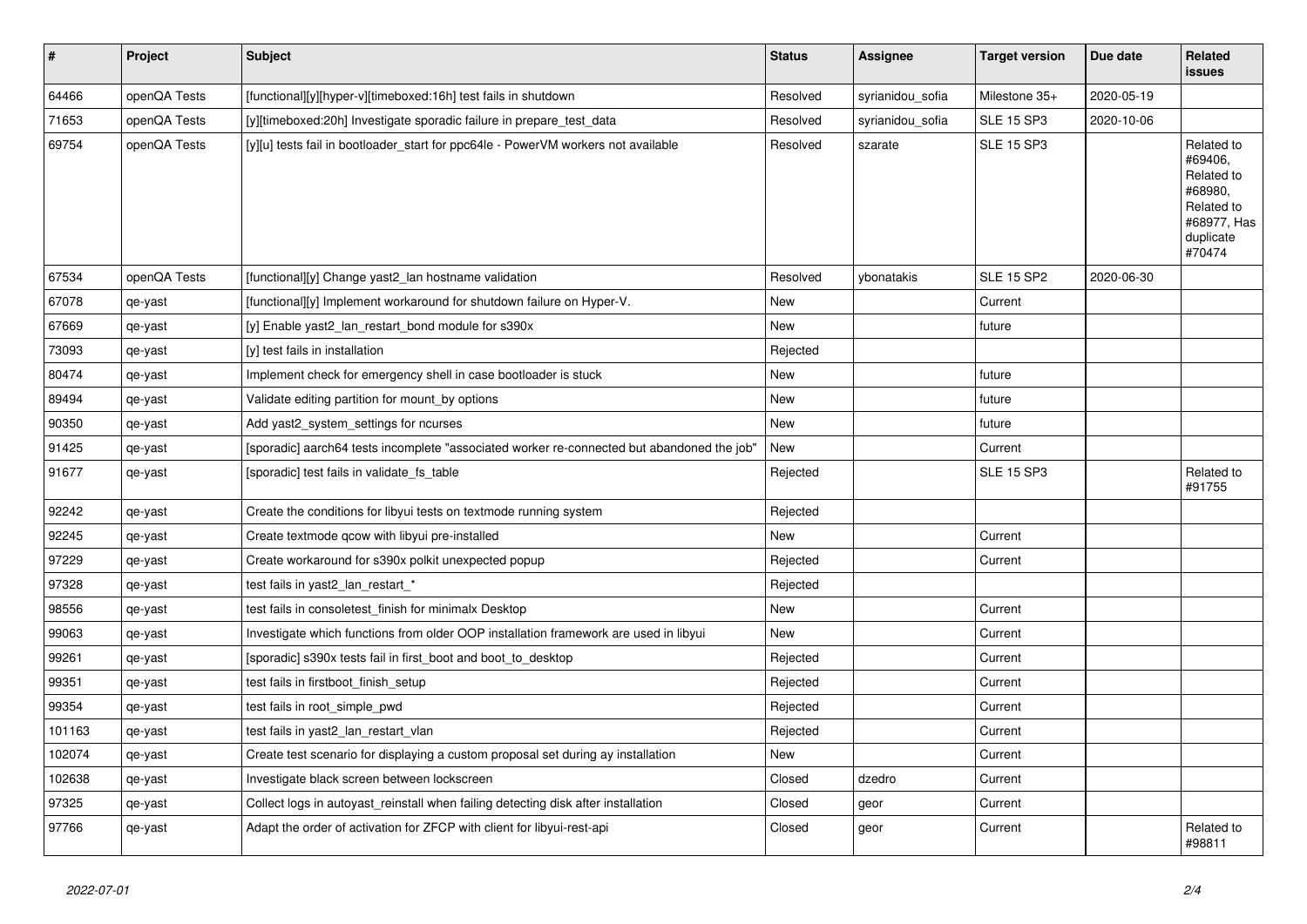| $\vert$ # | Project | <b>Subject</b>                                                                               | <b>Status</b> | Assignee            | <b>Target version</b> | Due date   | Related<br><b>issues</b>                      |
|-----------|---------|----------------------------------------------------------------------------------------------|---------------|---------------------|-----------------------|------------|-----------------------------------------------|
| 71116     | qe-yast | [y] Add OpenQA test for OneClickInstall                                                      | Closed        | JERiveraMoya        | <b>SLE 15 SP3</b>     |            |                                               |
| 73306     | qe-yast | [y][timeboxed:20h] test fails in await install                                               | Blocked       | <b>JERiveraMoya</b> | Current               |            |                                               |
| 75424     | qe-yast | [sporadic] test fails in force_scheduled_tasks                                               | Closed        | <b>JERiveraMoya</b> | <b>SLE 15 SP3</b>     |            |                                               |
| 80272     | qe-yast | Adapt yast2_expert_partitioner (before: yast2_storage_ng) in ppc64le to use libyui           | Closed        | <b>JERiveraMoya</b> | <b>SLE 15 SP3</b>     |            | Blocked by<br>#80840                          |
| 93029     | qe-yast | Implement test module for Product selection using LibyuiClient in YaST Job Group             | Closed        | JERiveraMoya        | <b>SLE 15 SP3</b>     |            |                                               |
| 95392     | qe-yast | Expand functionality of prepare profile module                                               | Closed        | <b>JERiveraMoya</b> | Current               |            |                                               |
| 97319     | qe-yast | tests fail for ppc installation at different points                                          | Closed        | JERiveraMoya        | Current               |            |                                               |
| 97331     | qe-yast | [timebox: 24h] Investigate failure in rebootmgr                                              | Closed        | <b>JERiveraMoya</b> | Current               |            | Related to<br>#98832                          |
| 97760     | qe-yast | Rewrite workaround for scrolling for bsc#1189550                                             | Closed        | <b>JERiveraMoya</b> | Current               |            |                                               |
| 102515    | qe-yast | validate_self_update greps only in /var/log/y2log and misses compressed logs                 | Closed        | <b>JERiveraMoya</b> | Current               |            |                                               |
| 73096     | qe-yast | [sporadic] msdos test fails in validate fs table                                             | Rejected      | JRivrain            | <b>SLE 15 SP3</b>     |            |                                               |
| 73471     | qe-yast | Enable yast2_firstboot in textmode                                                           | Closed        | JRivrain            | <b>SLE 15 SP3</b>     |            |                                               |
| 73474     | qe-yast | Add more modules to yast2_firstboot                                                          | Closed        | JRivrain            | <b>SLE 15 SP3</b>     |            |                                               |
| 73477     | qe-yast | Modify firstboot configuration for yast2_firstboot_custom                                    | Closed        | JRivrain            | <b>SLE 15 SP3</b>     |            |                                               |
| 80206     | qe-yast | Adjust msdos scenario for the UI changes in the Expert Partitioner                           | Closed        | JRivrain            | <b>SLE 15 SP3</b>     |            |                                               |
| 93641     | qe-yast | Create schedules for opensuse test suites                                                    | Closed        | JRivrain            | <b>SLE 15 SP3</b>     |            | Related to<br>#94069,<br>Related to<br>#92479 |
| 76885     | qe-yast | Unit test for yast2-metapackage-handler OneClickInstallWorkerFunction.rb (part I)            | Resolved      | oorlov              | <b>SLE 15 SP3</b>     |            |                                               |
| 81310     | qe-yast | [sporadic][timeboxed:10h] test fails in mediacheck on svirt uefi                             | Resolved      | oorlov              | future                |            |                                               |
| 87646     | qe-yast | Create autoyast test using btrfs quota limit                                                 | Closed        | oorlov              | <b>SLE 15 SP3</b>     |            |                                               |
| 91830     | qe-yast | Investigate if a change of DH version for TLS negotiation can fix 'remote_controller' module | Resolved      | oorlov              | <b>SLE 15 SP3</b>     |            |                                               |
| 101370    | qe-yast | test fails in yast2 firewall due to recent modification the interface zone                   | Blocked       | rainerkoenig        | Current               |            |                                               |
| 97316     | qe-yast | test fails in releasenotes_origin                                                            | Closed        | rainerkoenig        | Current               | 2021-09-23 |                                               |
| 73363     | qe-yast | sporadic failure for btrfs_libstorage-ng@64bit-ipmi                                          | Closed        | riafarov            | <b>SLE 15 SP3</b>     |            |                                               |
| 73642     | qe-yast | Modify allmodules+allpatterns+registration test suite                                        | Closed        | riafarov            | <b>SLE 15 SP3</b>     |            | Related to<br>#73645                          |
| 80204     | qe-yast | Adjust Ivm+resize root scenario for the UI changes in the Expert Partitioner                 | Closed        | riafarov            | <b>SLE 15 SP3</b>     |            |                                               |
| 80212     | qe-yast | Adjust cryptlym scenario for the UI changes in the Expert Partitioner                        | Rejected      | riafarov            | <b>SLE 15 SP3</b>     |            |                                               |
| 80220     | qe-yast | test choses wrong product for installation                                                   | Rejected      | riafarov            | <b>SLE 15 SP3</b>     |            |                                               |
| 80276     | qe-yast | [sporadic][timeboxed:12h] autoyast_reinstall@s390x-kvm-sle12 fails in installation           | Closed        | riafarov            | <b>SLE 15 SP3</b>     |            |                                               |